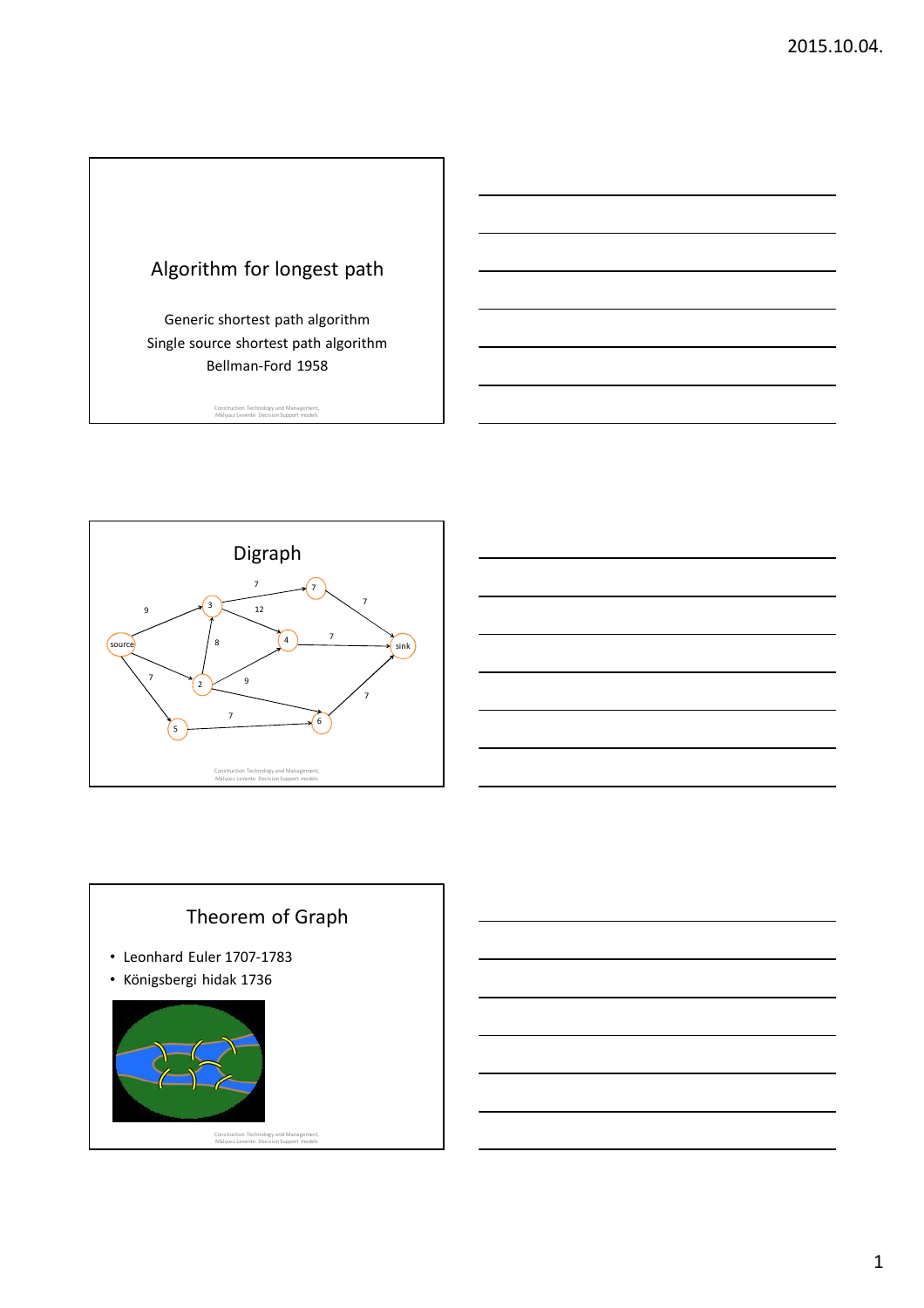## Shortest Path problem

- Algorithms
	- Ford 1956
	- Bellman 1958
	- Dantzig 1958
	- Dijkstra 1959



## Graph, network

• 1847 Kirchoff graph theory and application of electrical networks. 1852 F. Guthrie: There are four colour problem. 1930 Kuratowski planar graph. 1956-61 Ford-Fulkerson maximum flow, minimum cost flow 1956 Polaris project, DuPont, Rand Corporation, CPM, PERT, MPM, PDM

Construction Technology and Management, Mályusz Levente Decision Support models



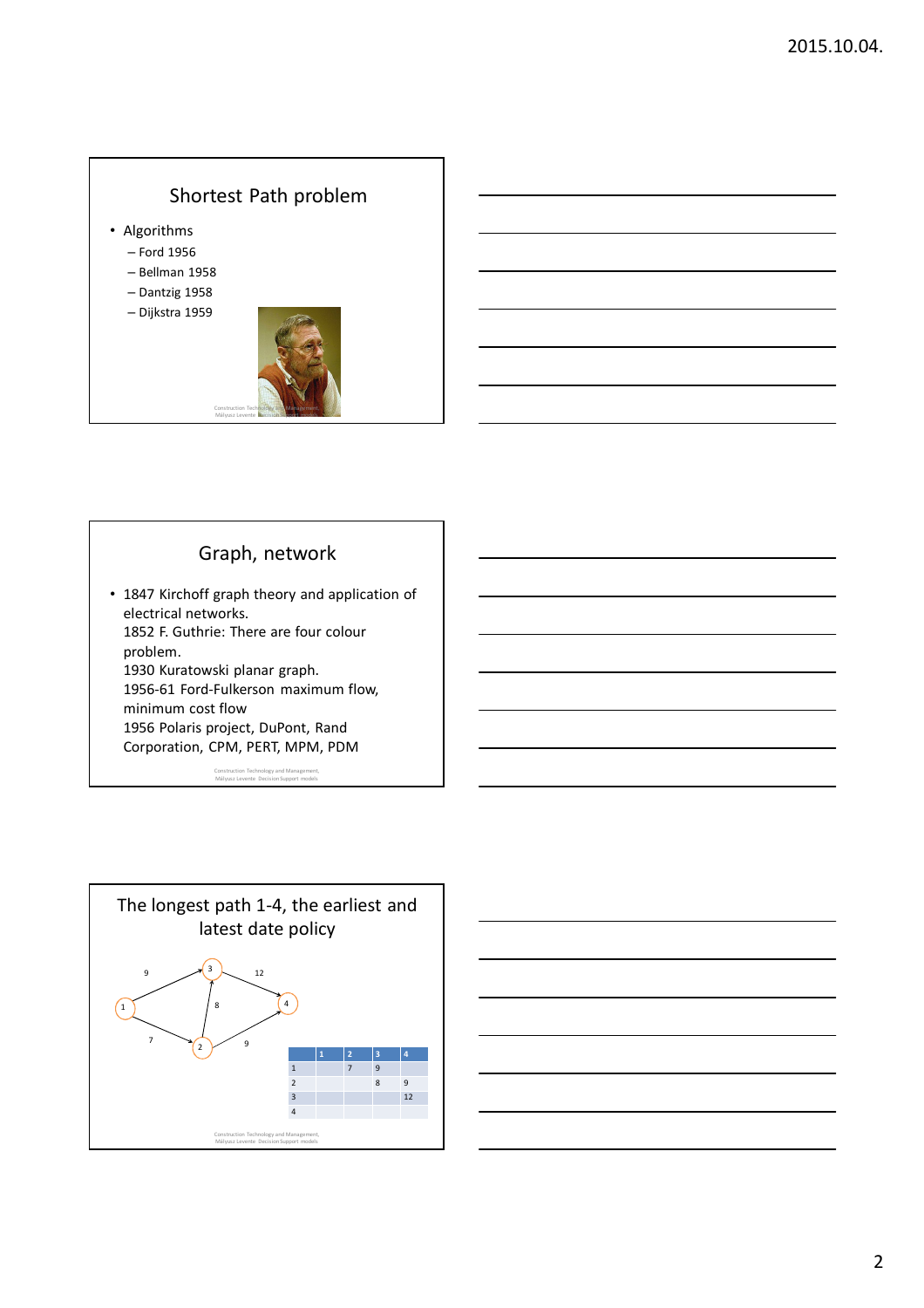









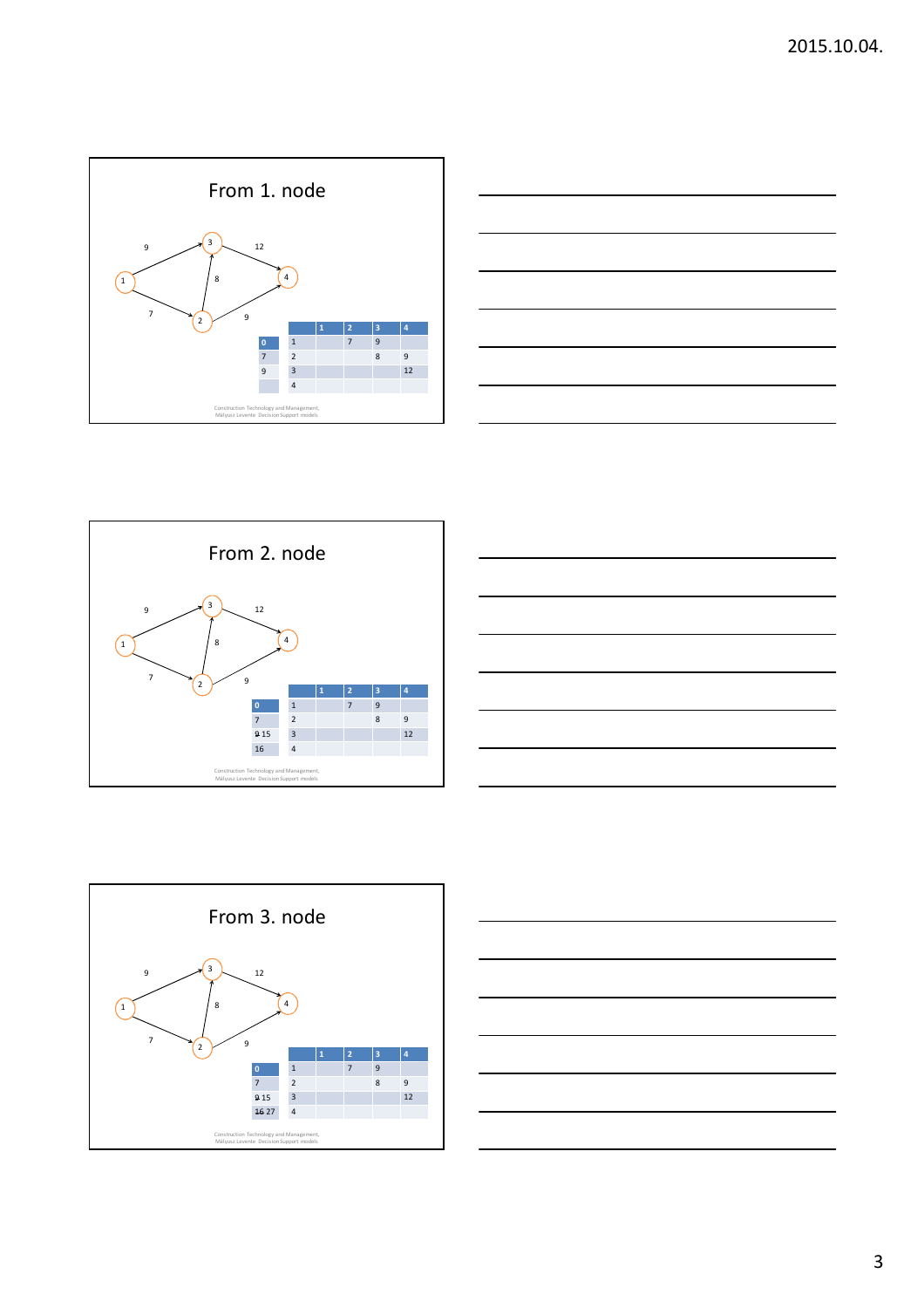









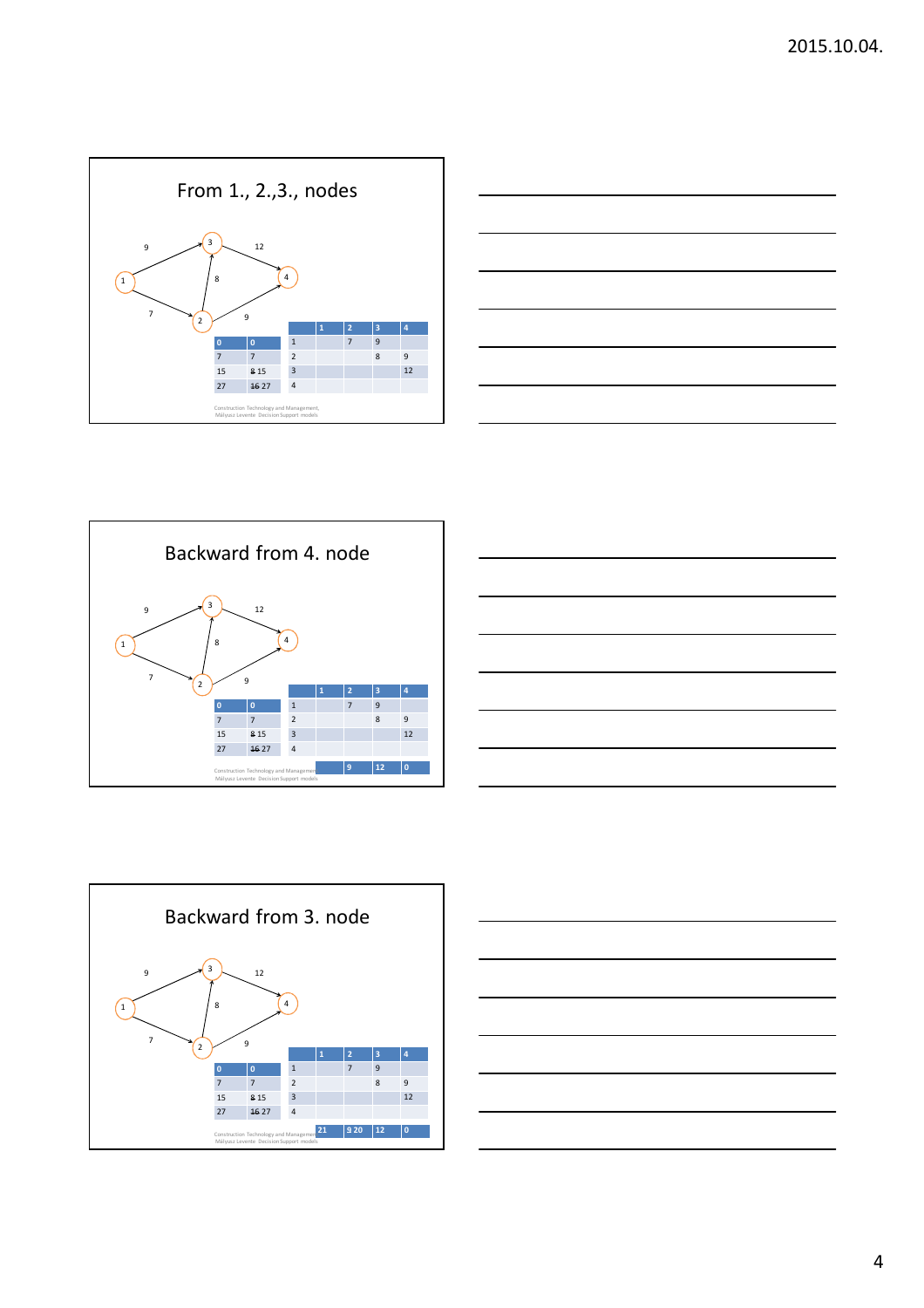









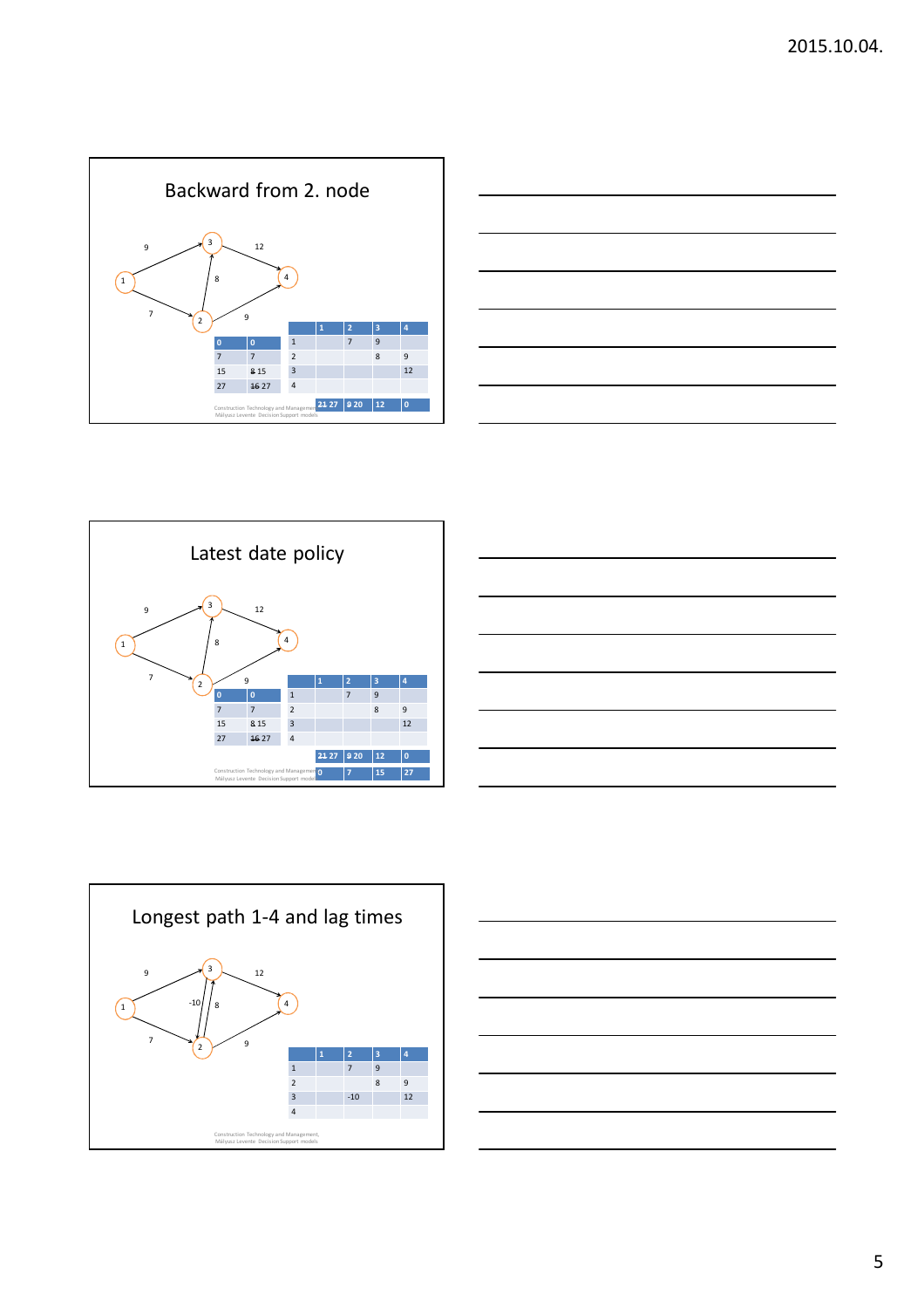









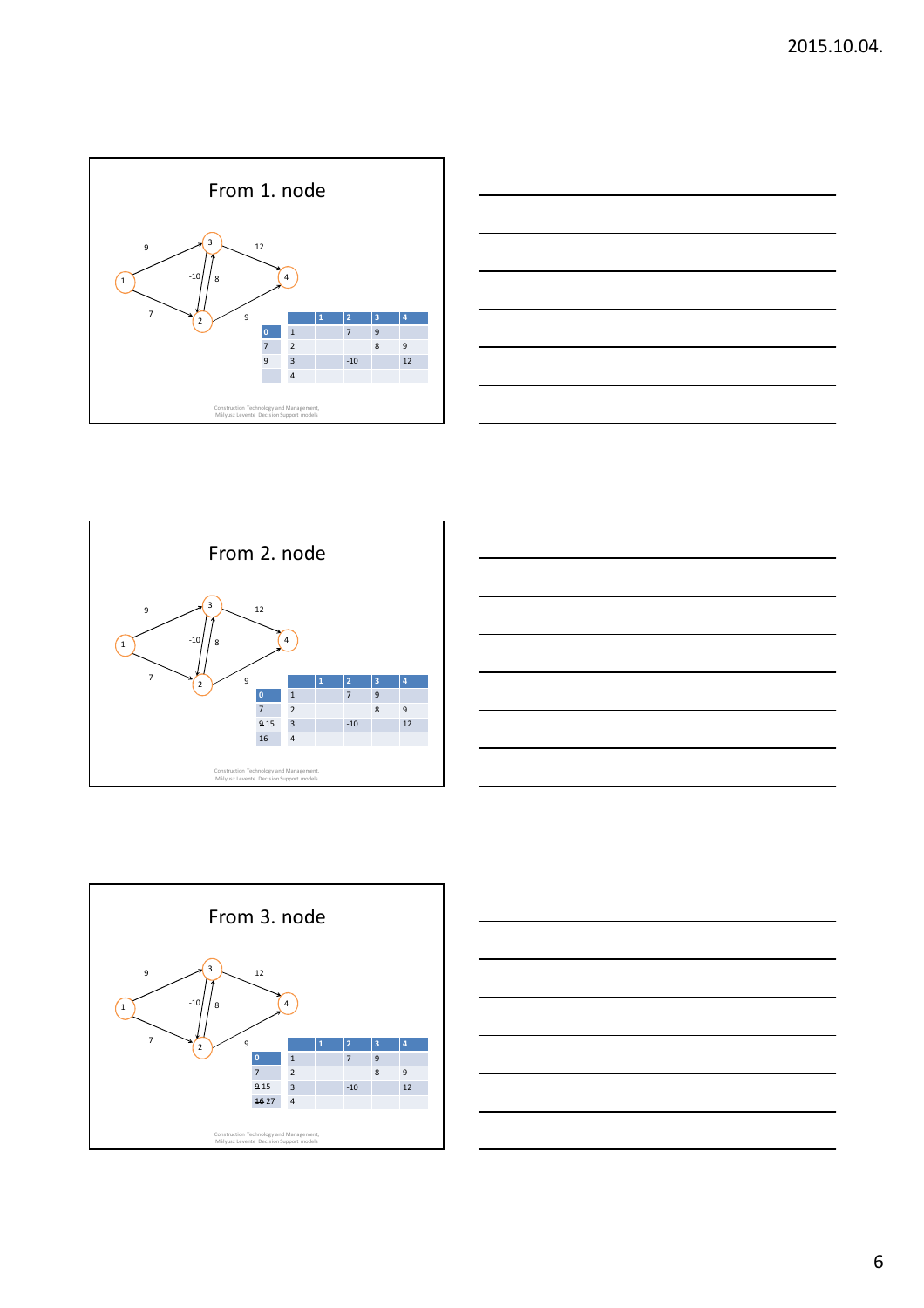









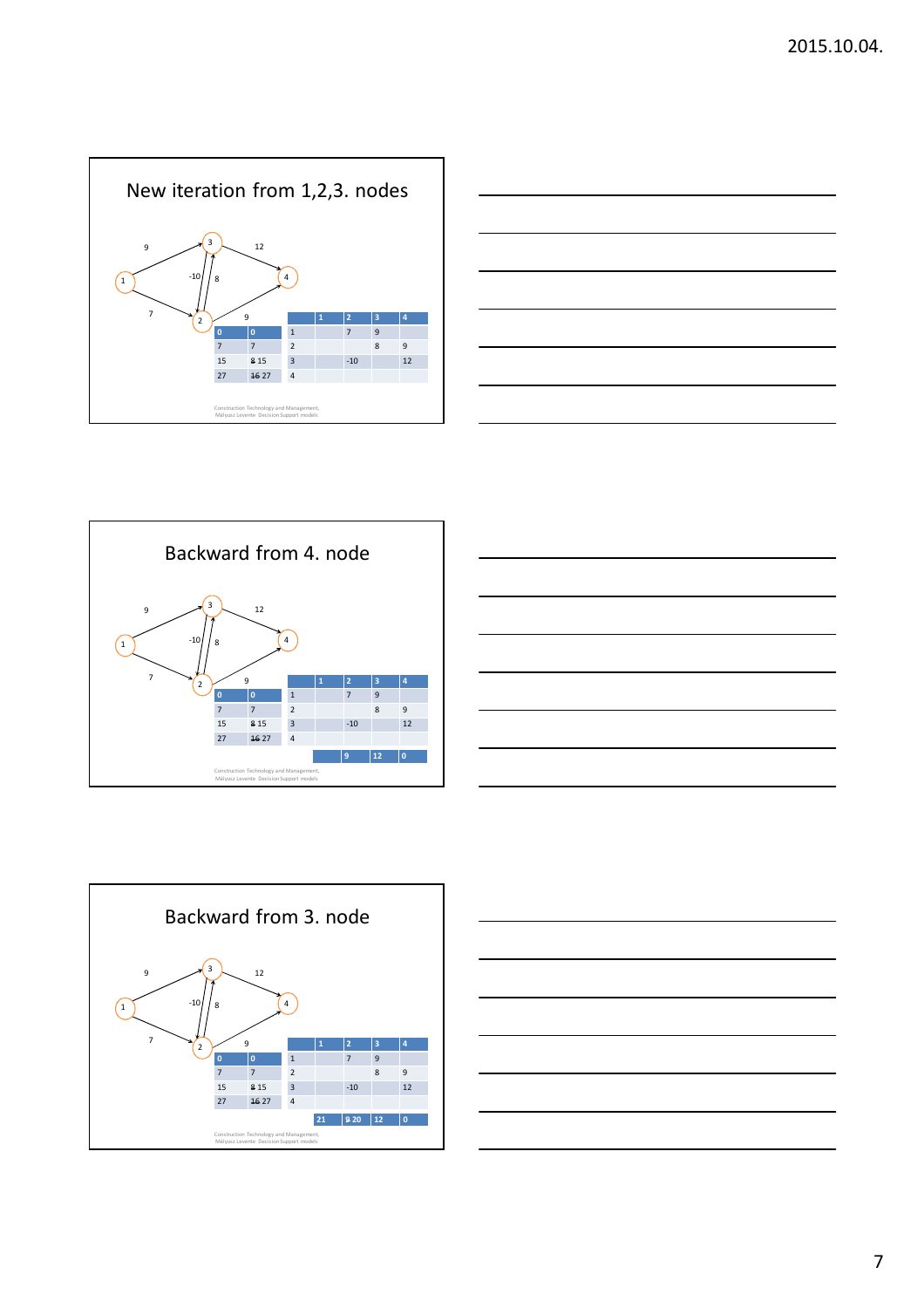









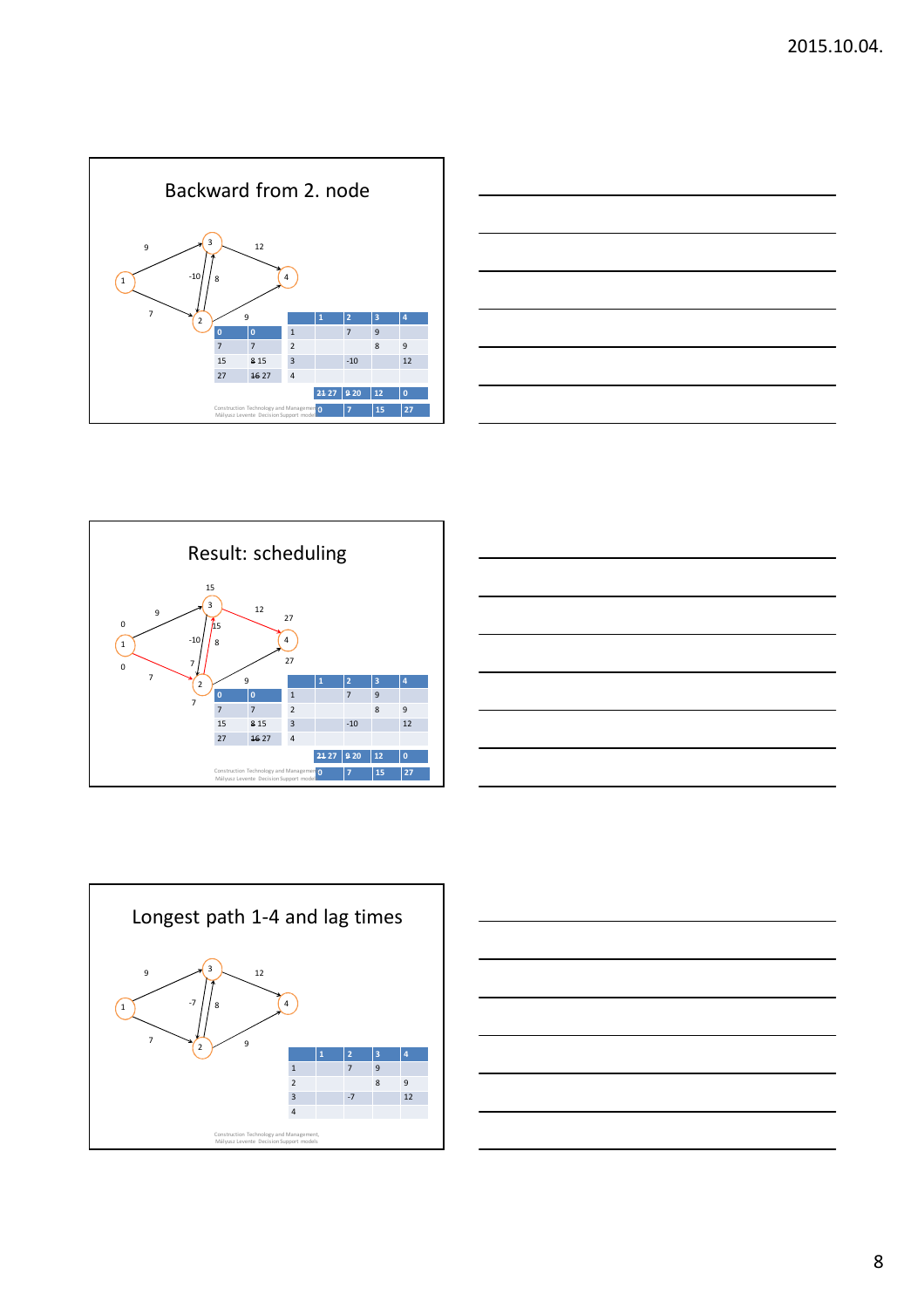









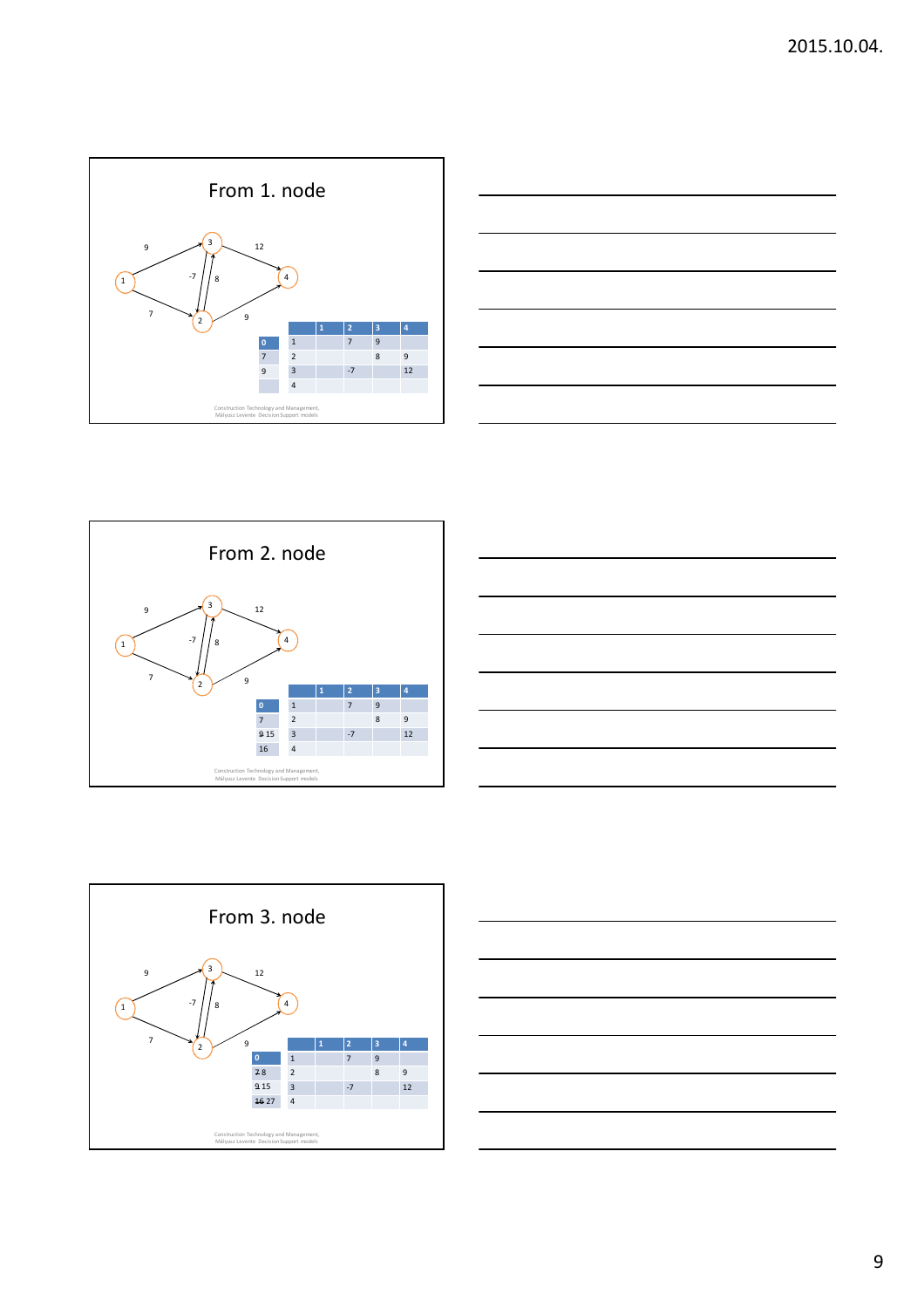









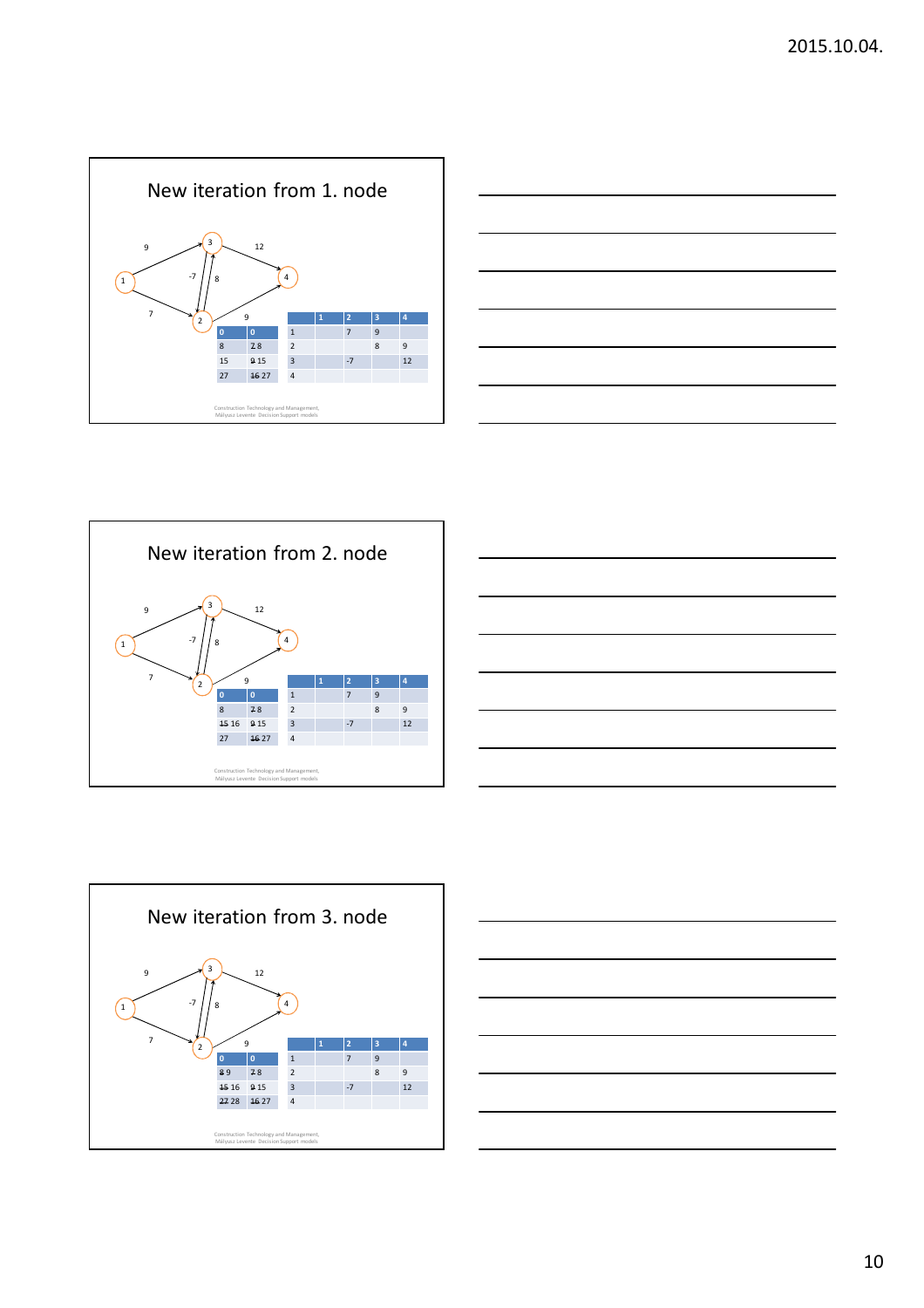









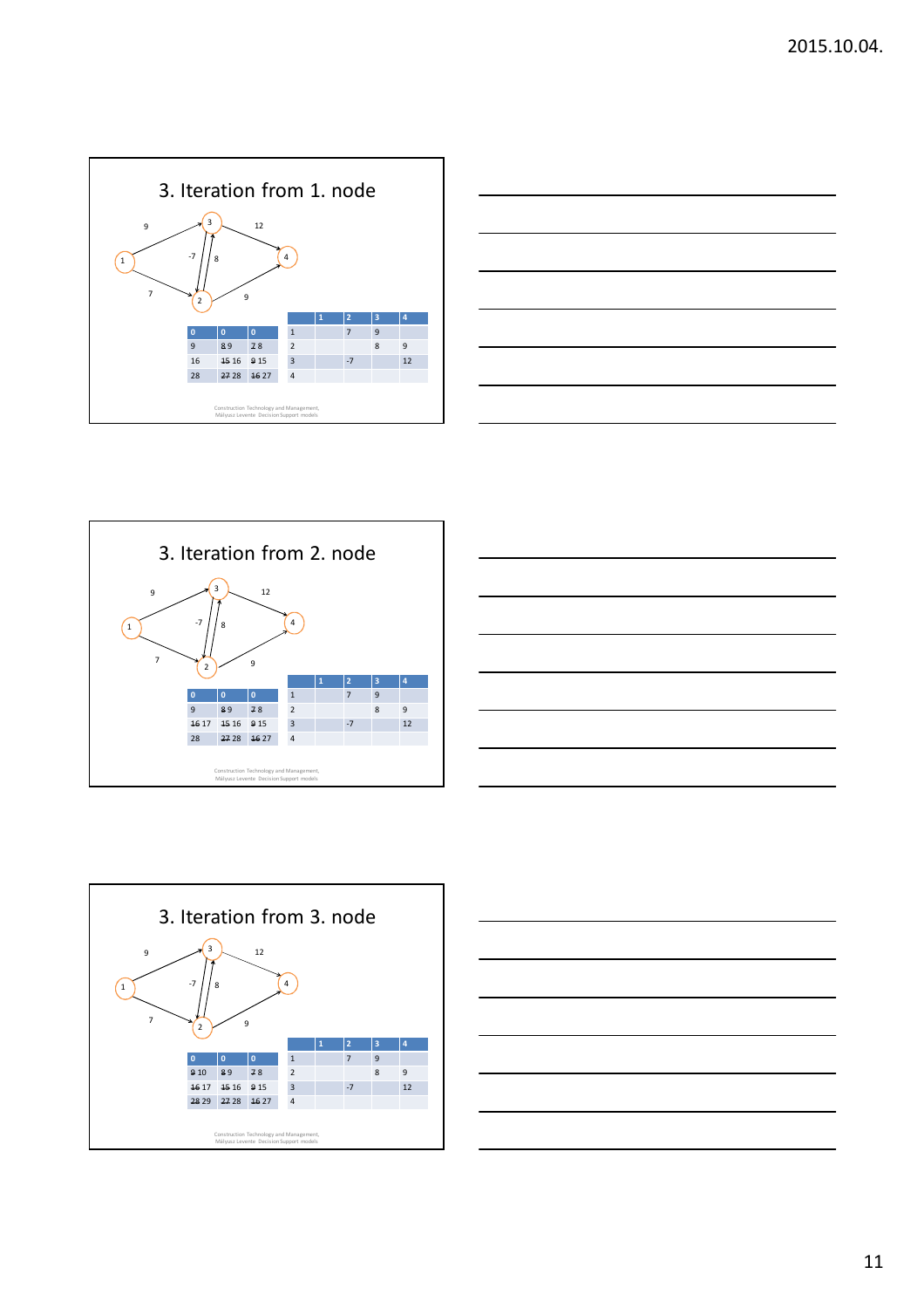









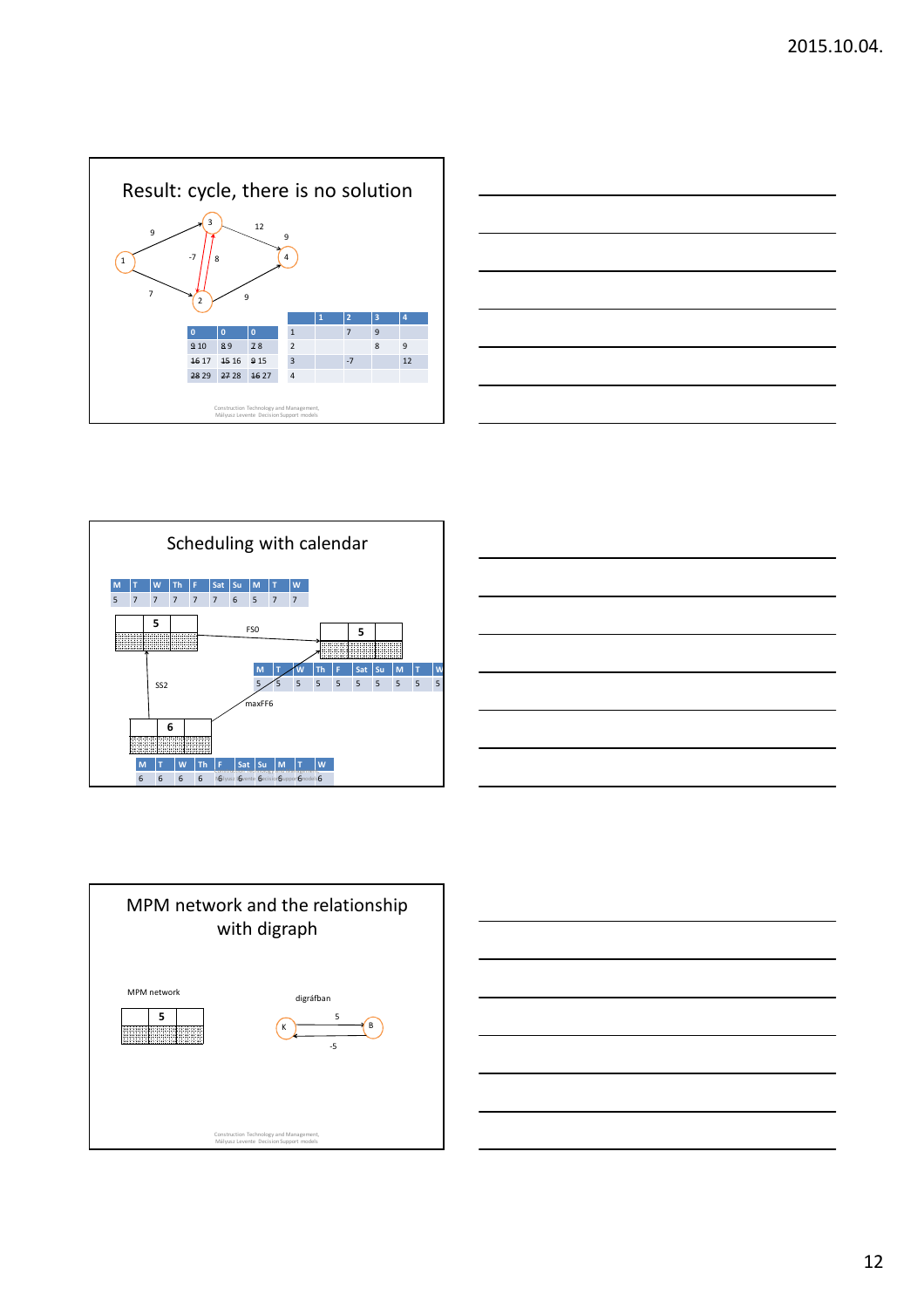









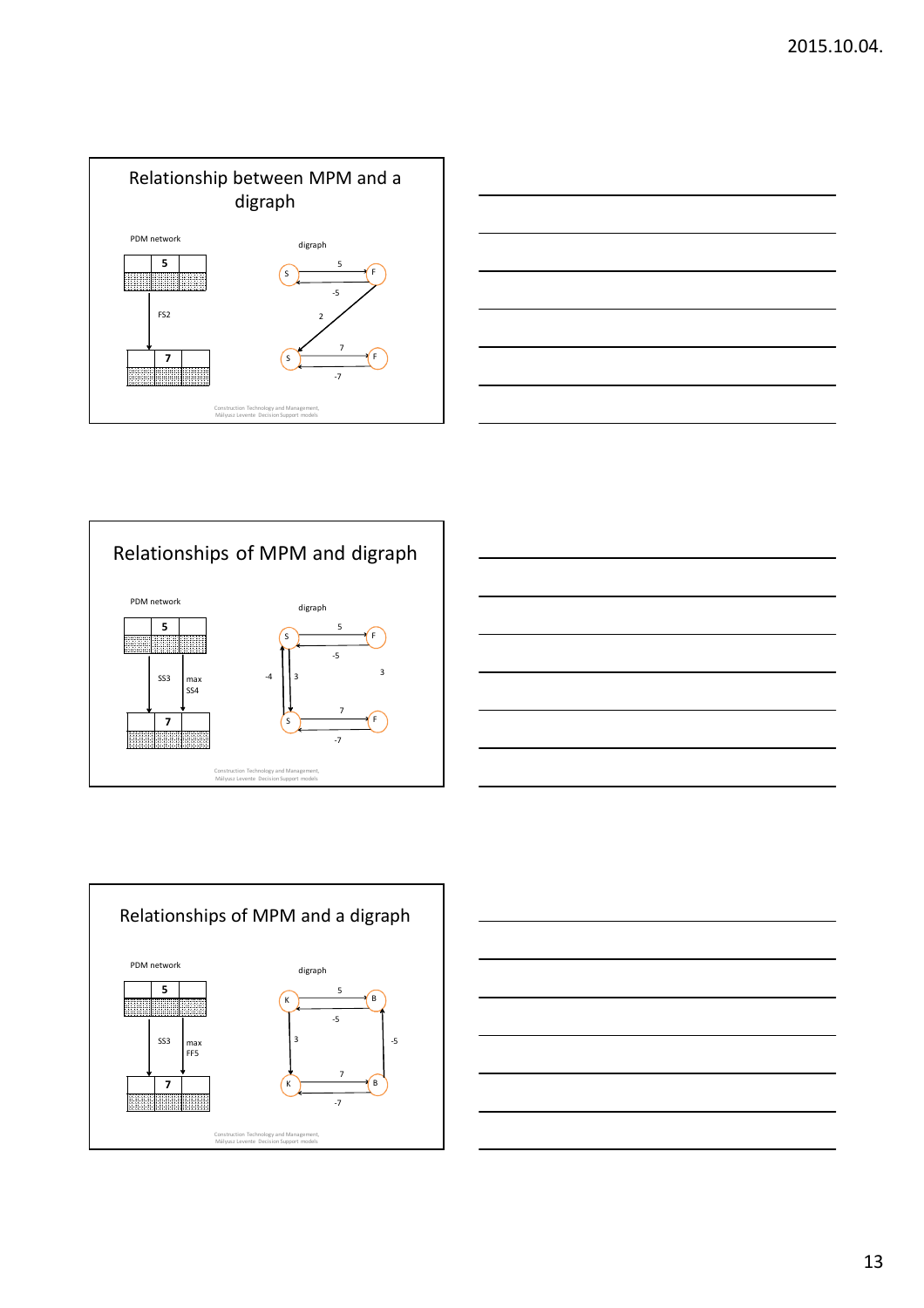